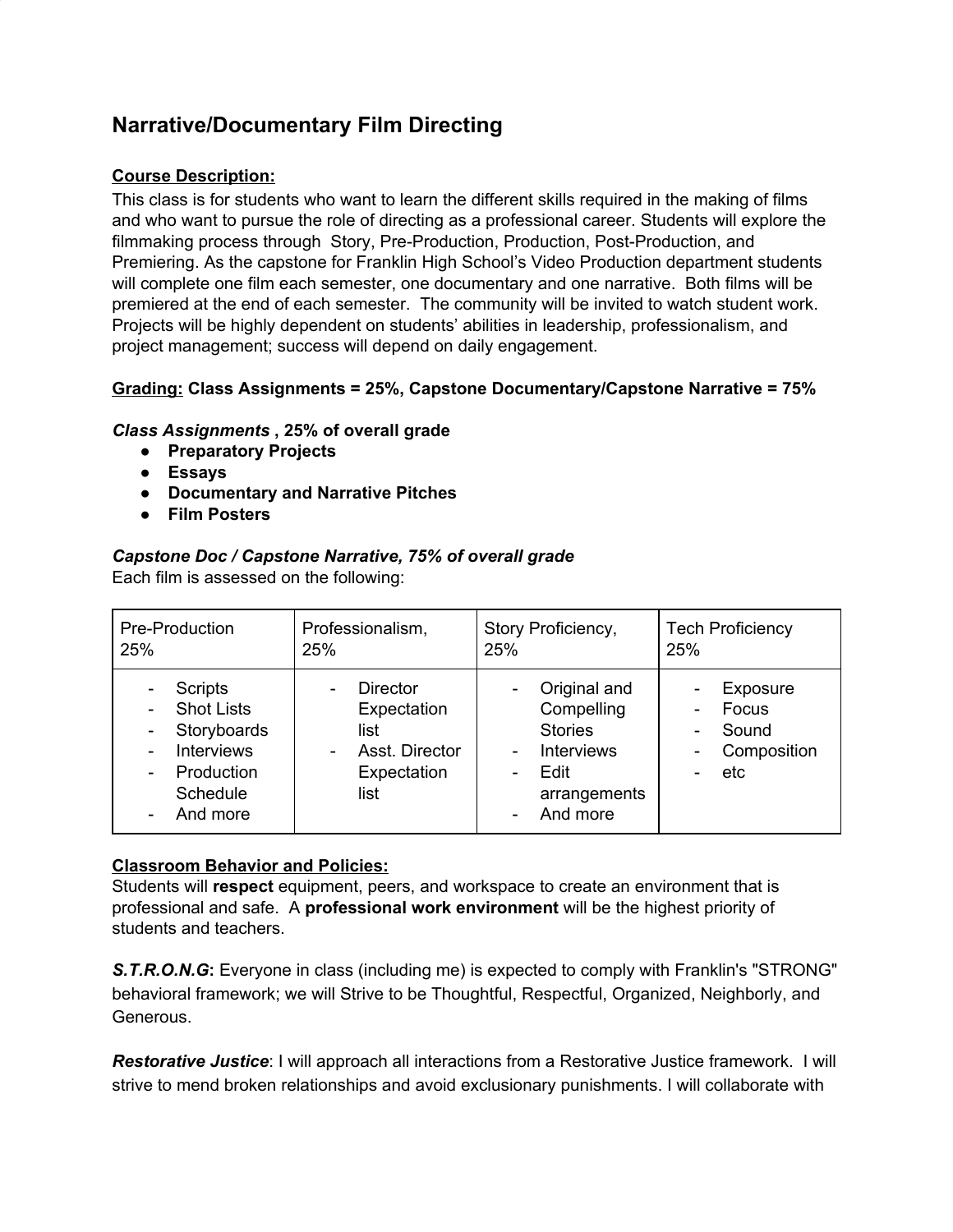the people and groups who support you: parents/guardians, counselors, coaches, Step Up advocates, etc. My goal is to keep all of my students in the classroom, engaged in the content, feeling safe and respected.

*Absences and Tardies:* Per the FHS Student Handbook, missing over 20 minutes of class results in an Absence. This includes extended pass use. Please aim to be on time and in class, ready to engage. Unexcused absences are graded and fall under the professionalism rubric.

*Language:* The use of racist, sexist, homophobic, or other derogatory remarks is prohibited in this class.

### **S-222/220:**

**Computer Lab:** Is only available for projects assigned in **Video Production.** The Editing Lab is a sacred place and will be treated as such.

**Lab Hours:** Students can schedule a time to edit projects outside of class time. The checkout window for equipment closes at **3:30pm S-220. Please do not return equipment while we are teaching other classes. All equipment check in and check out must go through Souza or Perez.**

There is limited technology training in this class. If you are unsure of how to use a piece of equipment please ask us your specific questions otherwise you are Breaking It!

#### **Recommended Materials:**

Writing journal for daily entries Flash Memory Card (SD card, 16GB minimum) Your own computer? (not required) Headphones/Earbuds

## **CELL PHONE AND ELECTRONIC DEVICE POLICY**

The responsible use of cellphones and electronic devices supports our school's academic and social environment.

#### Student and Staff Responsibilities

Cellphones and electronic devices are required to be off and away during all class periods, unless a teacher permits their use for instructional purposes only.

Cell phones and electronic devices are off and away during restroom breaks or while students are in the hallways during a class period. Students are allowed to use cell phones and electronic devices during passing periods, lunch break, and tutorial period.

#### **Accountability**

1st Violation: Student cell phone or electronic device will be stored in the main office for the rest of the school day. Student will receive their phone at the end of the school day. Incident will be entered into student information system. Parent will be contacted.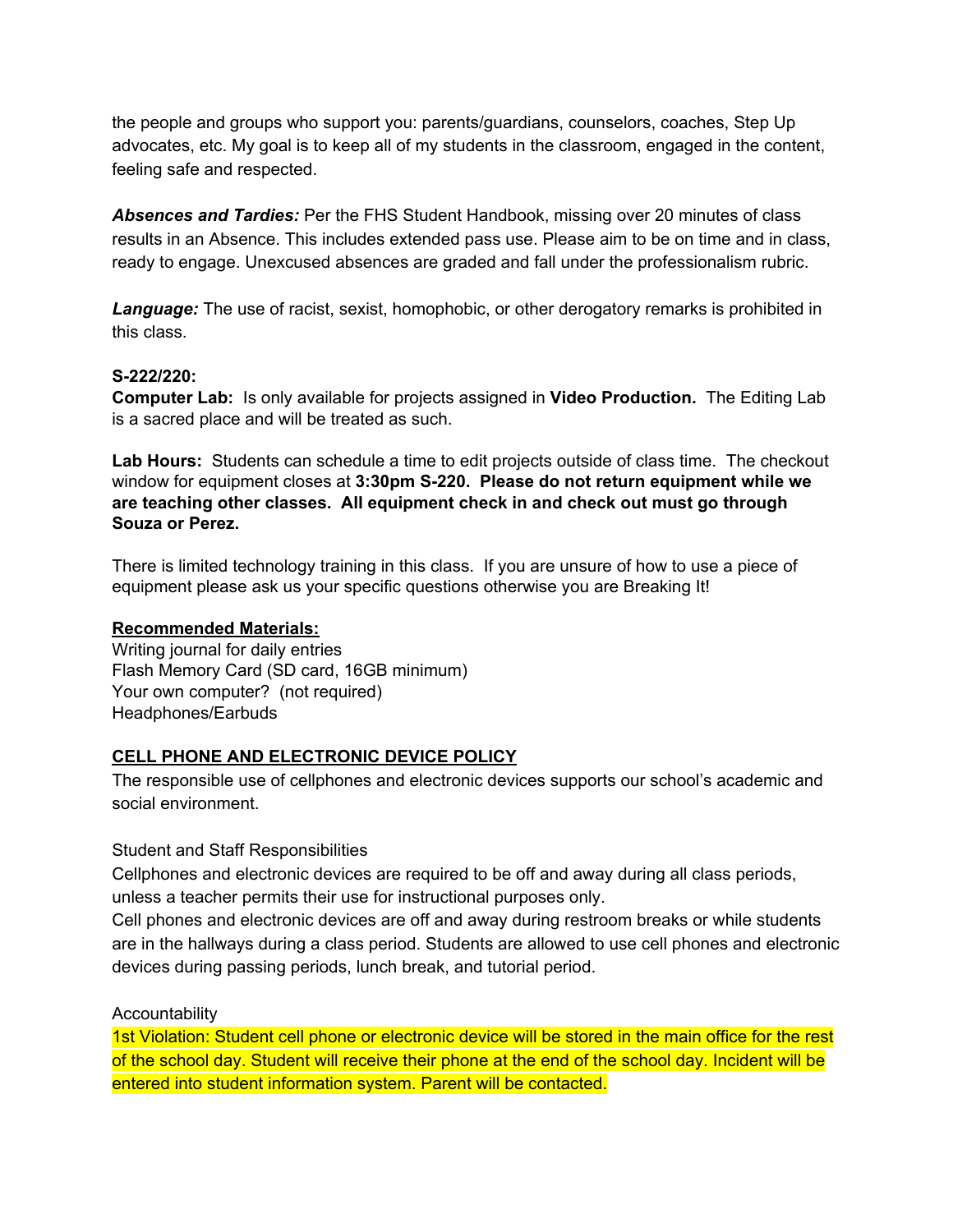2nd Violation: Student cell phone or electronic device will be stored in the main office. Parent or guardian is required to retrieve the phone or device.

3rd Violation: Student will lose their right to have cell phone or electronic device on school campus. Further violations can result in suspension from school.

# **Contact information:**

Adam Souza [asouza@pps.net](mailto:asouza@pps.net) 503-916-5140 x